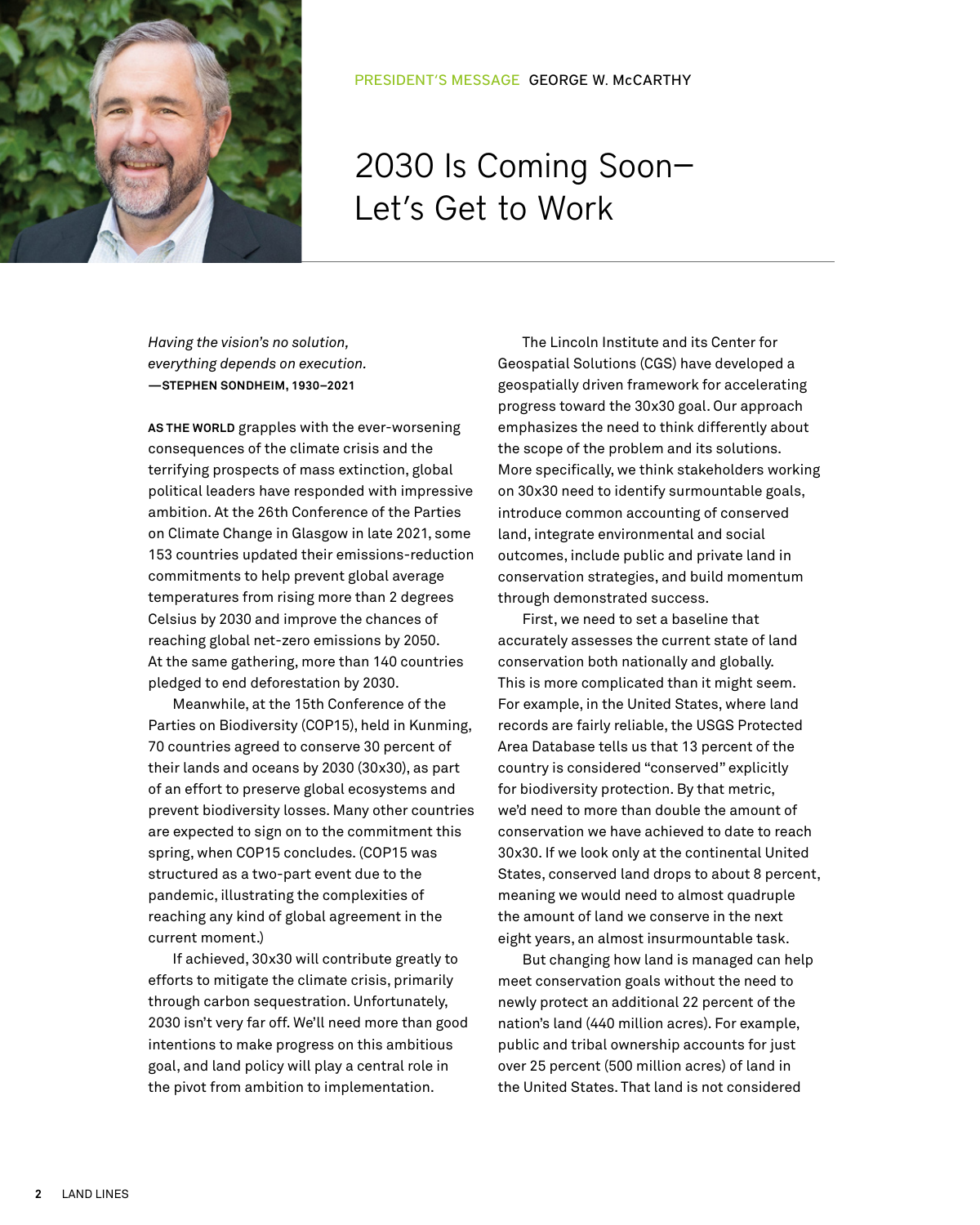

After integrating disparate data sets on issues ranging from land ownership and biodiversity to equity and climate resilience, the Center for Geospatial Solutions (CGS) mapped national land conservation priorities recommended for meeting 30x30 goals. Inset: Conservation areas and opportunities in the mid-Atlantic states. Credit: CGS.

conserved because resource extraction is allowed or there is no explicit mandate to protect biodiversity. In addition, urban and suburban parks, greenways, trails, and other municipal lands that are used for recreation are often not counted as conserved lands. Protected lands in the urban/suburban landscape play a big role in improving people's health, addressing environmental injustice, and creating corridors and habitat for other species. Changing how land is managed, from prohibiting mining and oil exploration to explicitly protecting biodiversity, can help us gain conserved land to count toward 30x30 without requiring us to start from scratch.

Private land protected by conservation easements will also play a big role in meeting our national land protection goals. Currently the National Conservation Easement Database, the accounting system for privately conserved land,

is outdated. We need better incentives for land trusts and private landowners to contribute data on their properties that will build a more comprehensive and accurate national picture of private land conservation. This will also contribute to better management and restoration outcomes.

With a combination of newly conserved land and better management of public lands to meet conservation goals, 33 percent of the continental United States could be conserved very quickly. But without a way to identify the lands that are most critical to support our conservation priorities and a commitment to conserve and count them, progress will be slow.

At the Lincoln Institute, we think a balanced prioritization strategy is needed that looks at a variety of conservation goals—including biodiversity protection, resilient and connected